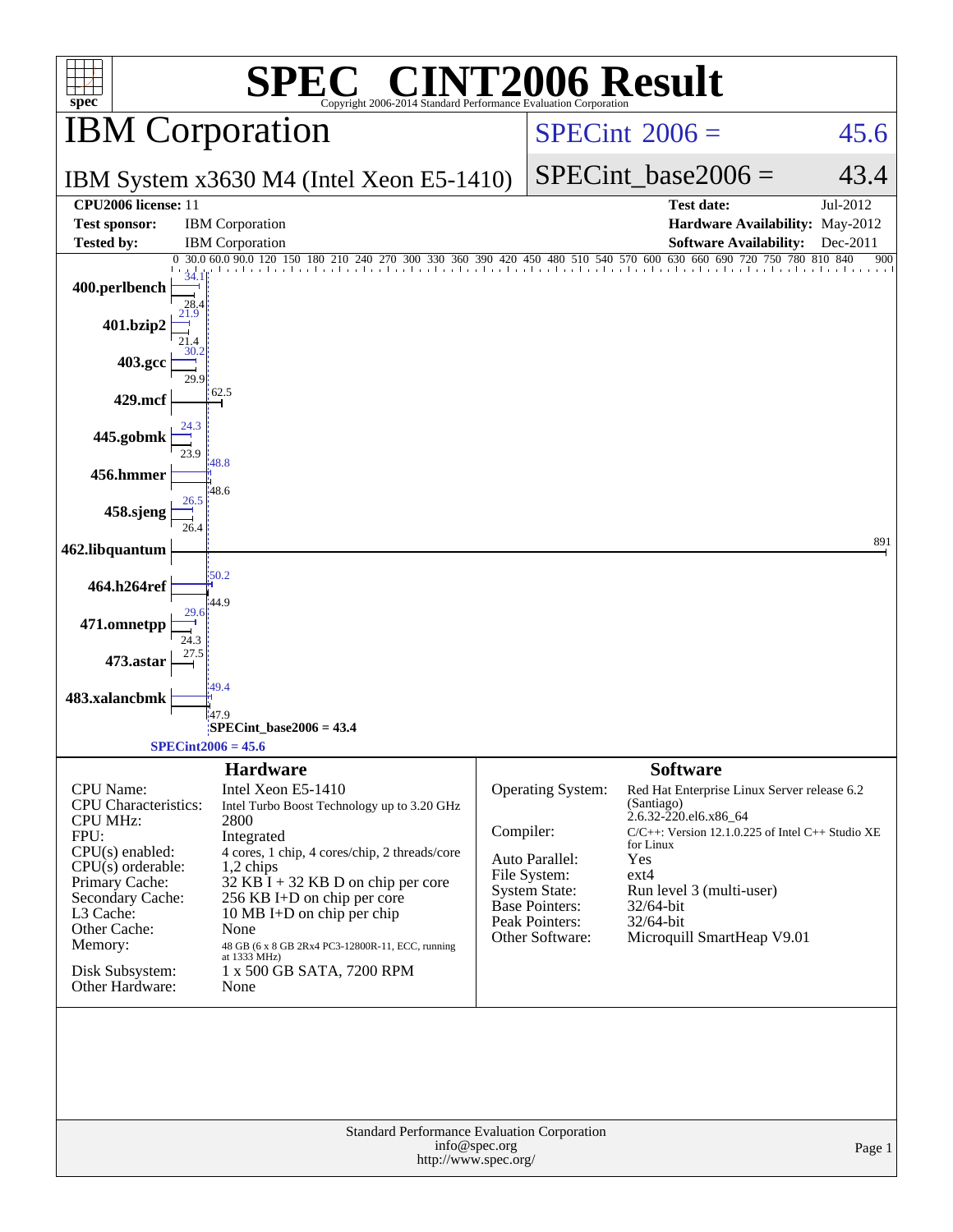

# IBM Corporation

## $SPECint2006 = 45.6$  $SPECint2006 = 45.6$

IBM System x3630 M4 (Intel Xeon E5-1410)

 $SPECTnt\_base2006 = 43.4$ 

#### **[CPU2006 license:](http://www.spec.org/auto/cpu2006/Docs/result-fields.html#CPU2006license)** 11 **[Test date:](http://www.spec.org/auto/cpu2006/Docs/result-fields.html#Testdate)** Jul-2012

**[Test sponsor:](http://www.spec.org/auto/cpu2006/Docs/result-fields.html#Testsponsor)** IBM Corporation **[Hardware Availability:](http://www.spec.org/auto/cpu2006/Docs/result-fields.html#HardwareAvailability)** May-2012

**[Tested by:](http://www.spec.org/auto/cpu2006/Docs/result-fields.html#Testedby)** IBM Corporation **[Software Availability:](http://www.spec.org/auto/cpu2006/Docs/result-fields.html#SoftwareAvailability)** Dec-2011

#### **[Results Table](http://www.spec.org/auto/cpu2006/Docs/result-fields.html#ResultsTable)**

| <b>Base</b>    |              |                |       |                |       | <b>Peak</b>    |              |                |              |                |              |
|----------------|--------------|----------------|-------|----------------|-------|----------------|--------------|----------------|--------------|----------------|--------------|
| <b>Seconds</b> | <b>Ratio</b> | <b>Seconds</b> | Ratio | <b>Seconds</b> | Ratio | <b>Seconds</b> | <b>Ratio</b> | <b>Seconds</b> | <b>Ratio</b> | <b>Seconds</b> | <b>Ratio</b> |
| 345            | 28.3         | 343            | 28.5  | 344            | 28.4  | 286            | 34.2         | 287            | 34.0         | 287            | 34.1         |
| 450            | 21.5         | 451            | 21.4  | 450            | 21.4  | 441            | 21.9         | 441            | <u>21.9</u>  | 440            | 21.9         |
| 270            | 29.9         | 270            |       | 270            | 29.9  | 266            | 30.2         | 266            | 30.2         | 266            | 30.2         |
| 146            | 62.5         | 146            | 62.3  | 145            | 62.8  | 146            | 62.5         | 146            | 62.3         | 145            | 62.8         |
| 439            | 23.9         | 439            | 23.9  | 439            | 23.9  | 431            | 24.3         | 431            | 24.3         | 431            | 24.3         |
| 192            | 48.6         | 192            | 48.6  | 192            | 48.5  | 191            | 48.8         | <b>191</b>     | 48.8         | 191            | 48.8         |
| 458            | 26.4         | 458            | 26.4  | 458            | 26.4  | 455            | 26.6         | <u>456</u>     | 26.5         | 456            | 26.5         |
| 23.3           | 891          | 23.3           | 891   | 23.3           | 891   | 23.3           | <u>891</u>   | 23.3           | 891          | 23.3           | 891          |
| 494            | 44.8         | 493            | 44.9  | 489            | 45.2  | 441            | 50.2         | 439            | 50.4         | 444            | 49.9         |
| 256            | 24.4         | 257            | 24.3  | 257            | 24.3  | 211            | 29.6         | 211            | 29.6         | 211            | 29.7         |
| 255            | 27.5         | 254            | 27.6  | 261            | 26.9  | 255            | 27.5         | 254            | 27.6         | 261            | 26.9         |
| 144            | 48.0         | 144            | 47.9  | <u>144</u>     | 47.9  | 140            | 49.3         | 138            | 49.9         | <u>140</u>     | <u>49.4</u>  |
|                |              |                |       |                | 29.8  |                |              |                |              |                |              |

Results appear in the [order in which they were run.](http://www.spec.org/auto/cpu2006/Docs/result-fields.html#RunOrder) Bold underlined text [indicates a median measurement.](http://www.spec.org/auto/cpu2006/Docs/result-fields.html#Median)

### **[Operating System Notes](http://www.spec.org/auto/cpu2006/Docs/result-fields.html#OperatingSystemNotes)**

Stack size set to unlimited using "ulimit -s unlimited"

### **[Platform Notes](http://www.spec.org/auto/cpu2006/Docs/result-fields.html#PlatformNotes)**

 BIOS setting: Operating Mode set to Maximum Performance Sysinfo program /home/SPECcpu-v1.2/config/sysinfo.rev6800 \$Rev: 6800 \$ \$Date:: 2011-10-11 #\$ 6f2ebdff5032aaa42e583f96b07f99d3 running on x3630m4-rhel62 Tue Jul 31 16:21:17 2012 This section contains SUT (System Under Test) info as seen by some common utilities. To remove or add to this section, see: <http://www.spec.org/cpu2006/Docs/config.html#sysinfo> From /proc/cpuinfo model name : Intel(R) Xeon(R) CPU E5-1410 0 @ 2.80GHz 1 "physical id"s (chips) 8 "processors" cores, siblings (Caution: counting these is hw and system dependent. The following excerpts from /proc/cpuinfo might not be reliable. Use with caution.) cpu cores : 4 siblings : 8 physical 0: cores 0 1 2 3 cache size : 10240 KB From /proc/meminfo Continued on next page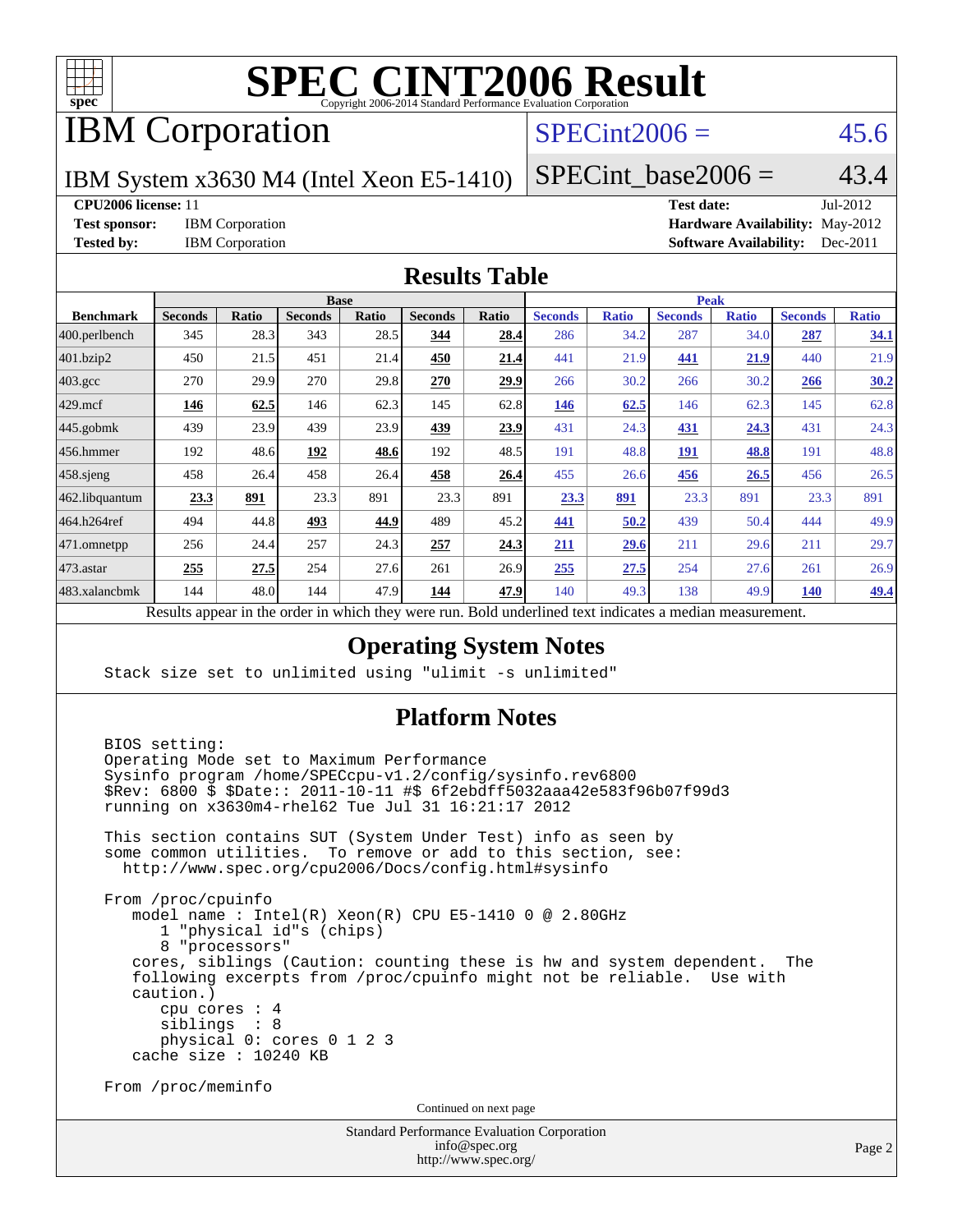

IBM Corporation

 $SPECint2006 = 45.6$  $SPECint2006 = 45.6$ 

IBM System x3630 M4 (Intel Xeon E5-1410)

SPECint base2006 =  $43.4$ 

**[Test sponsor:](http://www.spec.org/auto/cpu2006/Docs/result-fields.html#Testsponsor)** IBM Corporation **[Hardware Availability:](http://www.spec.org/auto/cpu2006/Docs/result-fields.html#HardwareAvailability)** May-2012 **[Tested by:](http://www.spec.org/auto/cpu2006/Docs/result-fields.html#Testedby)** IBM Corporation **[Software Availability:](http://www.spec.org/auto/cpu2006/Docs/result-fields.html#SoftwareAvailability)** Dec-2011

**[CPU2006 license:](http://www.spec.org/auto/cpu2006/Docs/result-fields.html#CPU2006license)** 11 **[Test date:](http://www.spec.org/auto/cpu2006/Docs/result-fields.html#Testdate)** Jul-2012

#### **[Platform Notes \(Continued\)](http://www.spec.org/auto/cpu2006/Docs/result-fields.html#PlatformNotes)**

 MemTotal: 49404820 kB HugePages Total: 0 Hugepagesize: 2048 kB

 /usr/bin/lsb\_release -d Red Hat Enterprise Linux Server release 6.2 (Santiago)

From /etc/\*release\* /etc/\*version\*

 redhat-release: Red Hat Enterprise Linux Server release 6.2 (Santiago) system-release: Red Hat Enterprise Linux Server release 6.2 (Santiago) system-release-cpe: cpe:/o:redhat:enterprise\_linux:6server:ga:server

uname -a:

 Linux x3630m4-rhel62 2.6.32-220.el6.x86\_64 #1 SMP Wed Nov 9 08:03:13 EST 2011 x86\_64 x86\_64 x86\_64 GNU/Linux

run-level 3 Jul 30 11:52

SPEC is set to: /home/SPECcpu-v1.2<br>Filesystem Type Size Use Size Used Avail Use% Mounted on /dev/mapper/vg\_x3630m4rhel62-lv\_home ext4 383G 20G 344G 6% /home

 Additional information from dmidecode: Memory: 6x Samsung M393B1K70DH0-CK0 8 GB 1333 MHz 2 rank

(End of data from sysinfo program)

#### **[General Notes](http://www.spec.org/auto/cpu2006/Docs/result-fields.html#GeneralNotes)**

Environment variables set by runspec before the start of the run: KMP\_AFFINITY = "granularity=fine,compact,1,0" LD\_LIBRARY\_PATH = "/home/SPECcpu-v1.2/libs/32:/home/SPECcpu-v1.2/libs/64" OMP\_NUM\_THREADS = "4" Binaries compiled on a system with 1x Core i7-860 CPU + 8GB memory using RHEL5.5 Transparent Huge Pages enabled with:

echo always > /sys/kernel/mm/redhat\_transparent\_hugepage/enabled

# **[Base Compiler Invocation](http://www.spec.org/auto/cpu2006/Docs/result-fields.html#BaseCompilerInvocation)**

[C benchmarks](http://www.spec.org/auto/cpu2006/Docs/result-fields.html#Cbenchmarks): icc  $-m64$ 

[C++ benchmarks:](http://www.spec.org/auto/cpu2006/Docs/result-fields.html#CXXbenchmarks) [icpc -m64](http://www.spec.org/cpu2006/results/res2012q3/cpu2006-20120806-24067.flags.html#user_CXXbase_intel_icpc_64bit_fc66a5337ce925472a5c54ad6a0de310)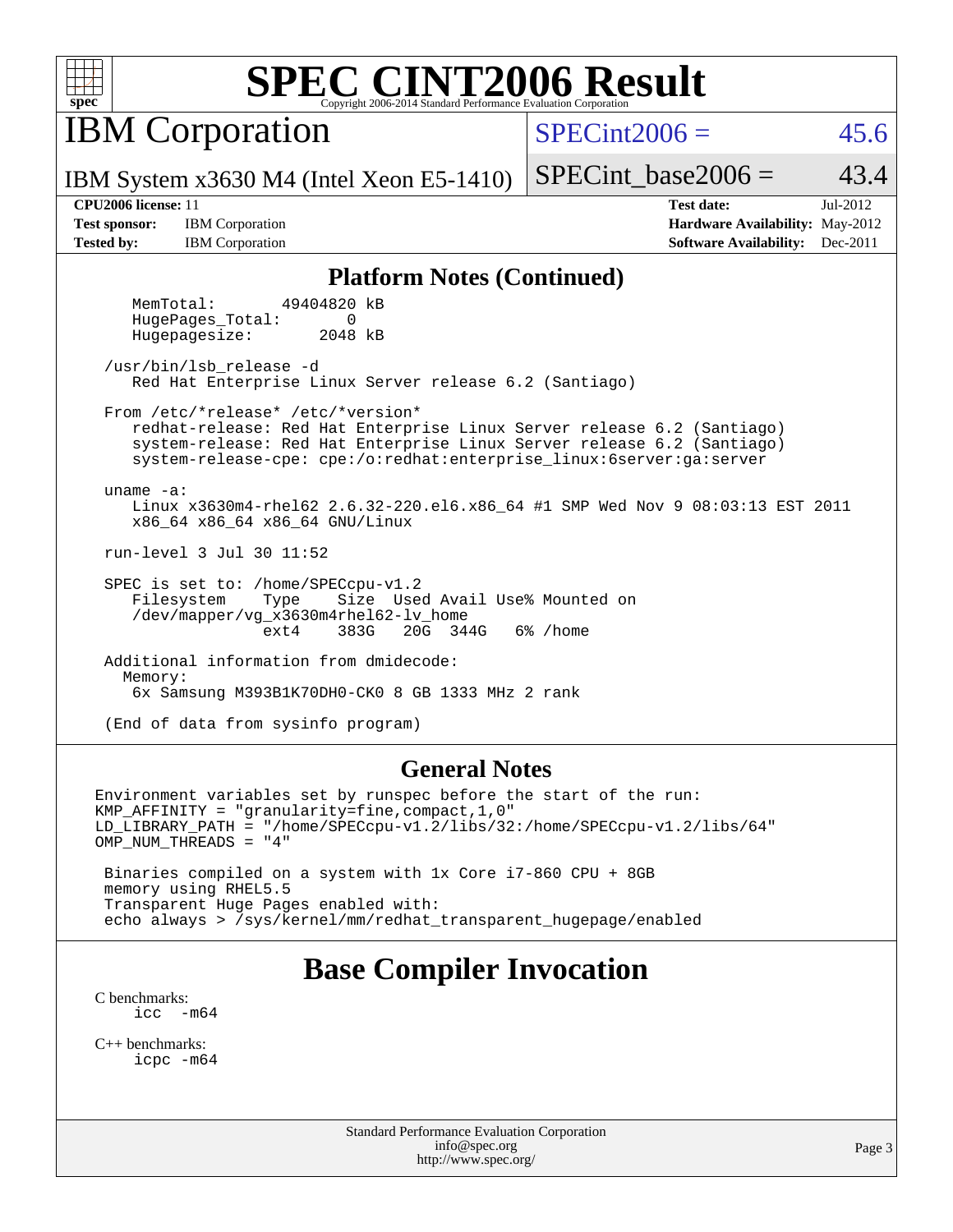

IBM Corporation

 $SPECint2006 = 45.6$  $SPECint2006 = 45.6$ 

IBM System x3630 M4 (Intel Xeon E5-1410)

**[Test sponsor:](http://www.spec.org/auto/cpu2006/Docs/result-fields.html#Testsponsor)** IBM Corporation **[Hardware Availability:](http://www.spec.org/auto/cpu2006/Docs/result-fields.html#HardwareAvailability)** May-2012 **[Tested by:](http://www.spec.org/auto/cpu2006/Docs/result-fields.html#Testedby)** IBM Corporation **[Software Availability:](http://www.spec.org/auto/cpu2006/Docs/result-fields.html#SoftwareAvailability)** Dec-2011

SPECint base2006 =  $43.4$ **[CPU2006 license:](http://www.spec.org/auto/cpu2006/Docs/result-fields.html#CPU2006license)** 11 **[Test date:](http://www.spec.org/auto/cpu2006/Docs/result-fields.html#Testdate)** Jul-2012

## **[Base Portability Flags](http://www.spec.org/auto/cpu2006/Docs/result-fields.html#BasePortabilityFlags)**

 400.perlbench: [-DSPEC\\_CPU\\_LP64](http://www.spec.org/cpu2006/results/res2012q3/cpu2006-20120806-24067.flags.html#b400.perlbench_basePORTABILITY_DSPEC_CPU_LP64) [-DSPEC\\_CPU\\_LINUX\\_X64](http://www.spec.org/cpu2006/results/res2012q3/cpu2006-20120806-24067.flags.html#b400.perlbench_baseCPORTABILITY_DSPEC_CPU_LINUX_X64) 401.bzip2: [-DSPEC\\_CPU\\_LP64](http://www.spec.org/cpu2006/results/res2012q3/cpu2006-20120806-24067.flags.html#suite_basePORTABILITY401_bzip2_DSPEC_CPU_LP64) 403.gcc: [-DSPEC\\_CPU\\_LP64](http://www.spec.org/cpu2006/results/res2012q3/cpu2006-20120806-24067.flags.html#suite_basePORTABILITY403_gcc_DSPEC_CPU_LP64) 429.mcf: [-DSPEC\\_CPU\\_LP64](http://www.spec.org/cpu2006/results/res2012q3/cpu2006-20120806-24067.flags.html#suite_basePORTABILITY429_mcf_DSPEC_CPU_LP64) 445.gobmk: [-DSPEC\\_CPU\\_LP64](http://www.spec.org/cpu2006/results/res2012q3/cpu2006-20120806-24067.flags.html#suite_basePORTABILITY445_gobmk_DSPEC_CPU_LP64) 456.hmmer: [-DSPEC\\_CPU\\_LP64](http://www.spec.org/cpu2006/results/res2012q3/cpu2006-20120806-24067.flags.html#suite_basePORTABILITY456_hmmer_DSPEC_CPU_LP64) 458.sjeng: [-DSPEC\\_CPU\\_LP64](http://www.spec.org/cpu2006/results/res2012q3/cpu2006-20120806-24067.flags.html#suite_basePORTABILITY458_sjeng_DSPEC_CPU_LP64) 462.libquantum: [-DSPEC\\_CPU\\_LP64](http://www.spec.org/cpu2006/results/res2012q3/cpu2006-20120806-24067.flags.html#suite_basePORTABILITY462_libquantum_DSPEC_CPU_LP64) [-DSPEC\\_CPU\\_LINUX](http://www.spec.org/cpu2006/results/res2012q3/cpu2006-20120806-24067.flags.html#b462.libquantum_baseCPORTABILITY_DSPEC_CPU_LINUX) 464.h264ref: [-DSPEC\\_CPU\\_LP64](http://www.spec.org/cpu2006/results/res2012q3/cpu2006-20120806-24067.flags.html#suite_basePORTABILITY464_h264ref_DSPEC_CPU_LP64) 471.omnetpp: [-DSPEC\\_CPU\\_LP64](http://www.spec.org/cpu2006/results/res2012q3/cpu2006-20120806-24067.flags.html#suite_basePORTABILITY471_omnetpp_DSPEC_CPU_LP64) 473.astar: [-DSPEC\\_CPU\\_LP64](http://www.spec.org/cpu2006/results/res2012q3/cpu2006-20120806-24067.flags.html#suite_basePORTABILITY473_astar_DSPEC_CPU_LP64) 483.xalancbmk: [-DSPEC\\_CPU\\_LP64](http://www.spec.org/cpu2006/results/res2012q3/cpu2006-20120806-24067.flags.html#suite_basePORTABILITY483_xalancbmk_DSPEC_CPU_LP64) [-DSPEC\\_CPU\\_LINUX](http://www.spec.org/cpu2006/results/res2012q3/cpu2006-20120806-24067.flags.html#b483.xalancbmk_baseCXXPORTABILITY_DSPEC_CPU_LINUX)

### **[Base Optimization Flags](http://www.spec.org/auto/cpu2006/Docs/result-fields.html#BaseOptimizationFlags)**

[C benchmarks](http://www.spec.org/auto/cpu2006/Docs/result-fields.html#Cbenchmarks):

[-xAVX](http://www.spec.org/cpu2006/results/res2012q3/cpu2006-20120806-24067.flags.html#user_CCbase_f-xAVX) [-ipo](http://www.spec.org/cpu2006/results/res2012q3/cpu2006-20120806-24067.flags.html#user_CCbase_f-ipo) [-O3](http://www.spec.org/cpu2006/results/res2012q3/cpu2006-20120806-24067.flags.html#user_CCbase_f-O3) [-no-prec-div](http://www.spec.org/cpu2006/results/res2012q3/cpu2006-20120806-24067.flags.html#user_CCbase_f-no-prec-div) [-parallel](http://www.spec.org/cpu2006/results/res2012q3/cpu2006-20120806-24067.flags.html#user_CCbase_f-parallel) [-opt-prefetch](http://www.spec.org/cpu2006/results/res2012q3/cpu2006-20120806-24067.flags.html#user_CCbase_f-opt-prefetch) [-auto-p32](http://www.spec.org/cpu2006/results/res2012q3/cpu2006-20120806-24067.flags.html#user_CCbase_f-auto-p32)

[C++ benchmarks:](http://www.spec.org/auto/cpu2006/Docs/result-fields.html#CXXbenchmarks)

[-xAVX](http://www.spec.org/cpu2006/results/res2012q3/cpu2006-20120806-24067.flags.html#user_CXXbase_f-xAVX) [-ipo](http://www.spec.org/cpu2006/results/res2012q3/cpu2006-20120806-24067.flags.html#user_CXXbase_f-ipo) [-O3](http://www.spec.org/cpu2006/results/res2012q3/cpu2006-20120806-24067.flags.html#user_CXXbase_f-O3) [-no-prec-div](http://www.spec.org/cpu2006/results/res2012q3/cpu2006-20120806-24067.flags.html#user_CXXbase_f-no-prec-div) [-opt-prefetch](http://www.spec.org/cpu2006/results/res2012q3/cpu2006-20120806-24067.flags.html#user_CXXbase_f-opt-prefetch) [-auto-p32](http://www.spec.org/cpu2006/results/res2012q3/cpu2006-20120806-24067.flags.html#user_CXXbase_f-auto-p32) [-Wl,-z,muldefs](http://www.spec.org/cpu2006/results/res2012q3/cpu2006-20120806-24067.flags.html#user_CXXbase_link_force_multiple1_74079c344b956b9658436fd1b6dd3a8a) [-L/smartheap -lsmartheap64](http://www.spec.org/cpu2006/results/res2012q3/cpu2006-20120806-24067.flags.html#user_CXXbase_SmartHeap64_5e654037dadeae1fe403ab4b4466e60b)

### **[Base Other Flags](http://www.spec.org/auto/cpu2006/Docs/result-fields.html#BaseOtherFlags)**

[C benchmarks](http://www.spec.org/auto/cpu2006/Docs/result-fields.html#Cbenchmarks):

403.gcc: [-Dalloca=\\_alloca](http://www.spec.org/cpu2006/results/res2012q3/cpu2006-20120806-24067.flags.html#b403.gcc_baseEXTRA_CFLAGS_Dalloca_be3056838c12de2578596ca5467af7f3)

# **[Peak Compiler Invocation](http://www.spec.org/auto/cpu2006/Docs/result-fields.html#PeakCompilerInvocation)**

[C benchmarks \(except as noted below\)](http://www.spec.org/auto/cpu2006/Docs/result-fields.html#Cbenchmarksexceptasnotedbelow):

[icc -m64](http://www.spec.org/cpu2006/results/res2012q3/cpu2006-20120806-24067.flags.html#user_CCpeak_intel_icc_64bit_f346026e86af2a669e726fe758c88044)

400.perlbench: [icc -m32](http://www.spec.org/cpu2006/results/res2012q3/cpu2006-20120806-24067.flags.html#user_peakCCLD400_perlbench_intel_icc_a6a621f8d50482236b970c6ac5f55f93)

445.gobmk: [icc -m32](http://www.spec.org/cpu2006/results/res2012q3/cpu2006-20120806-24067.flags.html#user_peakCCLD445_gobmk_intel_icc_a6a621f8d50482236b970c6ac5f55f93)

464.h264ref: [icc -m32](http://www.spec.org/cpu2006/results/res2012q3/cpu2006-20120806-24067.flags.html#user_peakCCLD464_h264ref_intel_icc_a6a621f8d50482236b970c6ac5f55f93)

[C++ benchmarks \(except as noted below\):](http://www.spec.org/auto/cpu2006/Docs/result-fields.html#CXXbenchmarksexceptasnotedbelow) [icpc -m32](http://www.spec.org/cpu2006/results/res2012q3/cpu2006-20120806-24067.flags.html#user_CXXpeak_intel_icpc_4e5a5ef1a53fd332b3c49e69c3330699)

473.astar: [icpc -m64](http://www.spec.org/cpu2006/results/res2012q3/cpu2006-20120806-24067.flags.html#user_peakCXXLD473_astar_intel_icpc_64bit_fc66a5337ce925472a5c54ad6a0de310)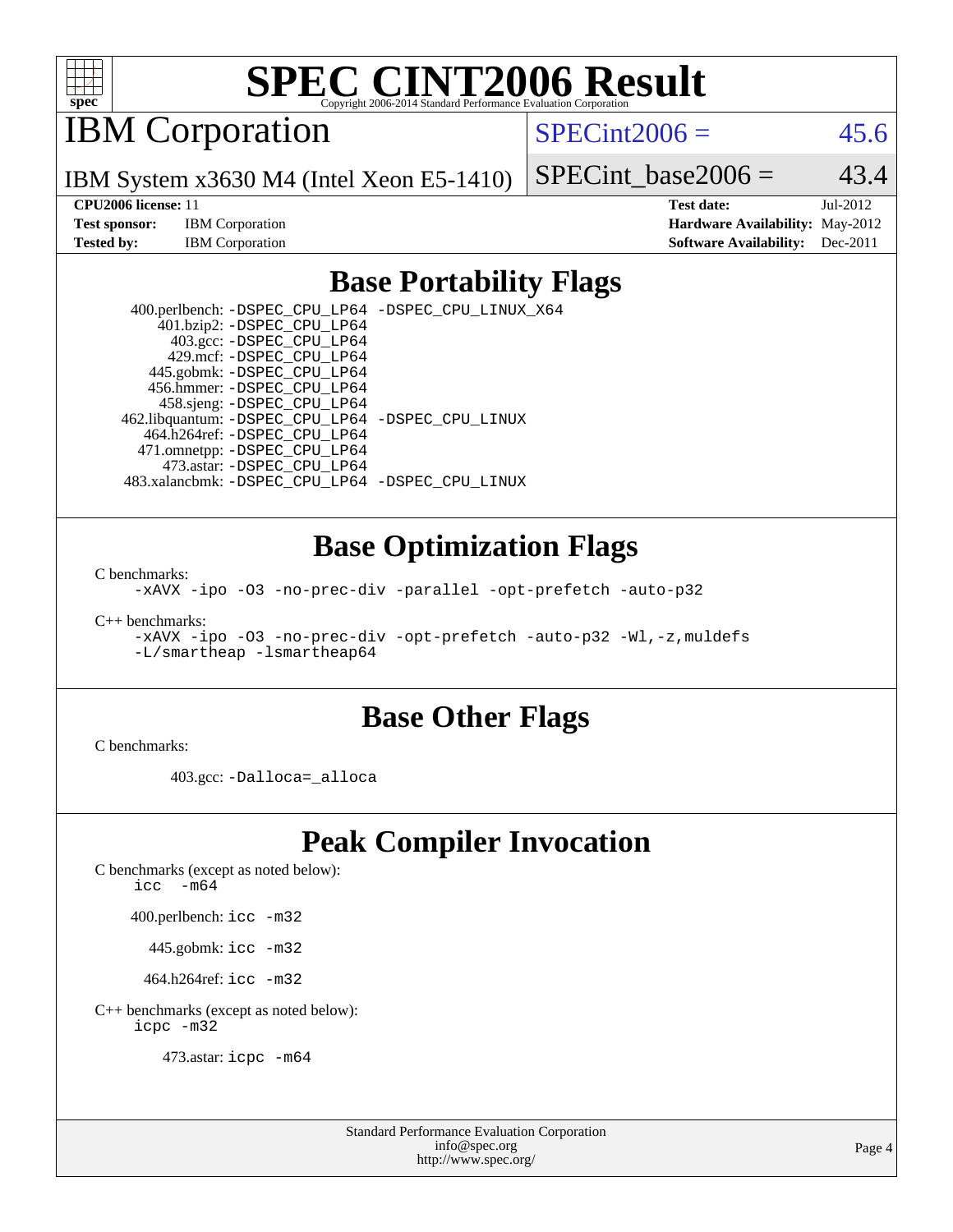

IBM Corporation

 $SPECint2006 = 45.6$  $SPECint2006 = 45.6$ 

IBM System x3630 M4 (Intel Xeon E5-1410)

SPECint base2006 =  $43.4$ 

**[Test sponsor:](http://www.spec.org/auto/cpu2006/Docs/result-fields.html#Testsponsor)** IBM Corporation **[Hardware Availability:](http://www.spec.org/auto/cpu2006/Docs/result-fields.html#HardwareAvailability)** May-2012

**[CPU2006 license:](http://www.spec.org/auto/cpu2006/Docs/result-fields.html#CPU2006license)** 11 **[Test date:](http://www.spec.org/auto/cpu2006/Docs/result-fields.html#Testdate)** Jul-2012 **[Tested by:](http://www.spec.org/auto/cpu2006/Docs/result-fields.html#Testedby)** IBM Corporation **[Software Availability:](http://www.spec.org/auto/cpu2006/Docs/result-fields.html#SoftwareAvailability)** Dec-2011

### **[Peak Portability Flags](http://www.spec.org/auto/cpu2006/Docs/result-fields.html#PeakPortabilityFlags)**

 400.perlbench: [-DSPEC\\_CPU\\_LINUX\\_IA32](http://www.spec.org/cpu2006/results/res2012q3/cpu2006-20120806-24067.flags.html#b400.perlbench_peakCPORTABILITY_DSPEC_CPU_LINUX_IA32) 401.bzip2: [-DSPEC\\_CPU\\_LP64](http://www.spec.org/cpu2006/results/res2012q3/cpu2006-20120806-24067.flags.html#suite_peakPORTABILITY401_bzip2_DSPEC_CPU_LP64) 403.gcc: [-DSPEC\\_CPU\\_LP64](http://www.spec.org/cpu2006/results/res2012q3/cpu2006-20120806-24067.flags.html#suite_peakPORTABILITY403_gcc_DSPEC_CPU_LP64) 429.mcf: [-DSPEC\\_CPU\\_LP64](http://www.spec.org/cpu2006/results/res2012q3/cpu2006-20120806-24067.flags.html#suite_peakPORTABILITY429_mcf_DSPEC_CPU_LP64) 456.hmmer: [-DSPEC\\_CPU\\_LP64](http://www.spec.org/cpu2006/results/res2012q3/cpu2006-20120806-24067.flags.html#suite_peakPORTABILITY456_hmmer_DSPEC_CPU_LP64) 458.sjeng: [-DSPEC\\_CPU\\_LP64](http://www.spec.org/cpu2006/results/res2012q3/cpu2006-20120806-24067.flags.html#suite_peakPORTABILITY458_sjeng_DSPEC_CPU_LP64) 462.libquantum: [-DSPEC\\_CPU\\_LP64](http://www.spec.org/cpu2006/results/res2012q3/cpu2006-20120806-24067.flags.html#suite_peakPORTABILITY462_libquantum_DSPEC_CPU_LP64) [-DSPEC\\_CPU\\_LINUX](http://www.spec.org/cpu2006/results/res2012q3/cpu2006-20120806-24067.flags.html#b462.libquantum_peakCPORTABILITY_DSPEC_CPU_LINUX) 473.astar: [-DSPEC\\_CPU\\_LP64](http://www.spec.org/cpu2006/results/res2012q3/cpu2006-20120806-24067.flags.html#suite_peakPORTABILITY473_astar_DSPEC_CPU_LP64) 483.xalancbmk: [-DSPEC\\_CPU\\_LINUX](http://www.spec.org/cpu2006/results/res2012q3/cpu2006-20120806-24067.flags.html#b483.xalancbmk_peakCXXPORTABILITY_DSPEC_CPU_LINUX)

# **[Peak Optimization Flags](http://www.spec.org/auto/cpu2006/Docs/result-fields.html#PeakOptimizationFlags)**

[C benchmarks](http://www.spec.org/auto/cpu2006/Docs/result-fields.html#Cbenchmarks):

```
Standard Performance Evaluation Corporation
                                          info@spec.org
     400.perlbench: -xAVX(pass 2) -prof-gen(pass 1) -ipo(pass 2) -O3(pass 2)
                -no-prec-div(pass 2) -prof-use(pass 2) -opt-prefetch
                -ansi-alias
        401.bzip2: -xAVX(pass 2) -prof-gen(pass 1) -ipo(pass 2) -O3(pass 2)
                -no-prec-div -prof-use(pass 2) -auto-ilp32 -opt-prefetch
                -ansi-alias
          403.gcc: -xAVX -ipo -O3 -no-prec-div -inline-calloc
                -opt-malloc-options=3 -auto-ilp32
         429.mcf: basepeak = yes
       445.gobmk: -xAVX(pass 2) -prof-gen(pass 1) -prof-use(pass 2)
                -ansi-alias
       456.hmmer: -xAVX -ipo -O3 -no-prec-div -unroll2 -auto-ilp32
                -ansi-alias
         458.sjeng: -xAVX(pass 2) -prof-gen(pass 1) -ipo(pass 2) -O3(pass 2)
                -no-prec-div(pass 2) -prof-use(pass 2) -unroll4
    462.libquantum: basepeak = yes
       464.h264ref: -xAVX(pass 2) -prof-gen(pass 1) -ipo(pass 2) -O3(pass 2)
                -no-prec-div(pass 2) -prof-use(pass 2) -unroll2
                -ansi-alias
C++ benchmarks: 
      471.omnetpp: -xAVX(pass 2) -prof-gen(pass 1) -ipo(pass 2) -O3(pass 2)
                -no-prec-div(pass 2) -prof-use(pass 2)
                -opt-ra-region-strategy=block -ansi-alias
                -Wl,-z,muldefs -L/smartheap -lsmartheap
                                        Continued on next page
```
<http://www.spec.org/>